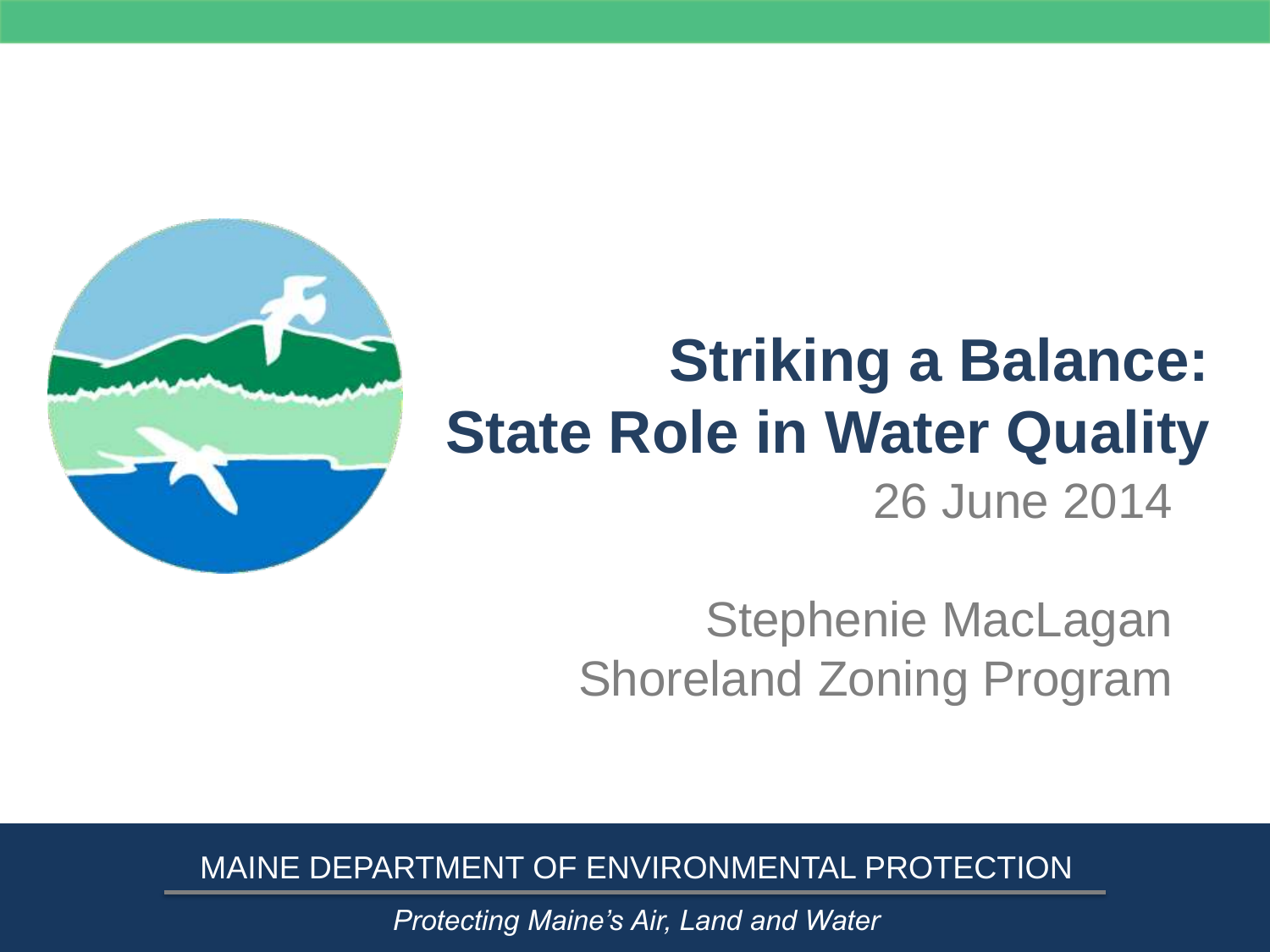# **Outline**

### 6:40-7:10

- Transition from problem to action
- Maps as tools
- Vegetated buffers
- Farms and agriculture
- Stormwater
- Wastewater systems
- Resources and funding
- **Questions**

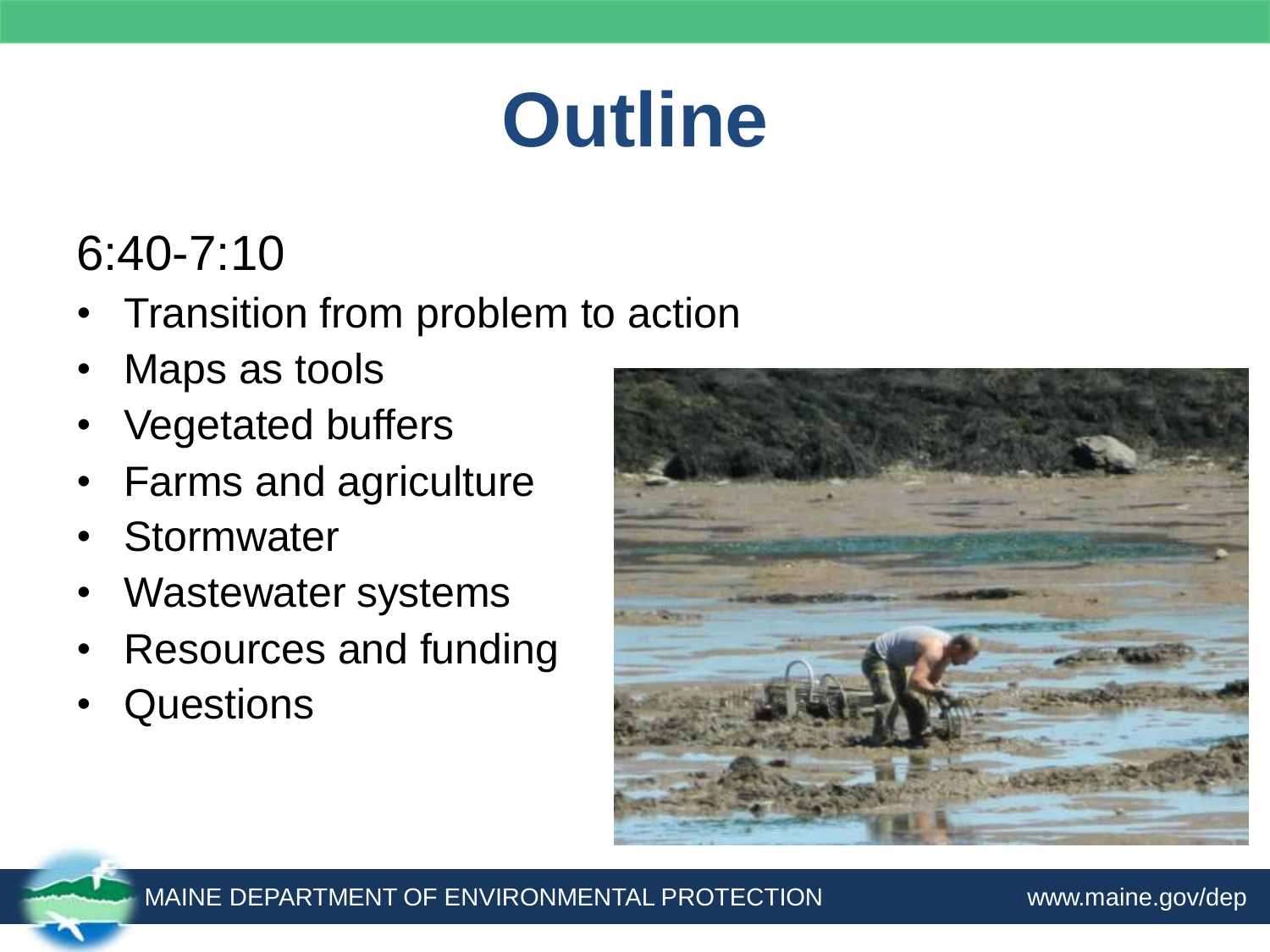## **Clams & Land Use**

» Clams & Economy Clams & Land Use **Landowner Toolbox Farm Operations** Overboard **Discharges** Septic Systems Community<br>Culture **Municipal Toolbox** Land Use in Buffer Areas **Septic Systems** Sanitary Surveys Stormwater Runoff Mudflats Mapped **Education and Services** Information, Assistance and Funding



#### http://wccog.net/clams-economy.htm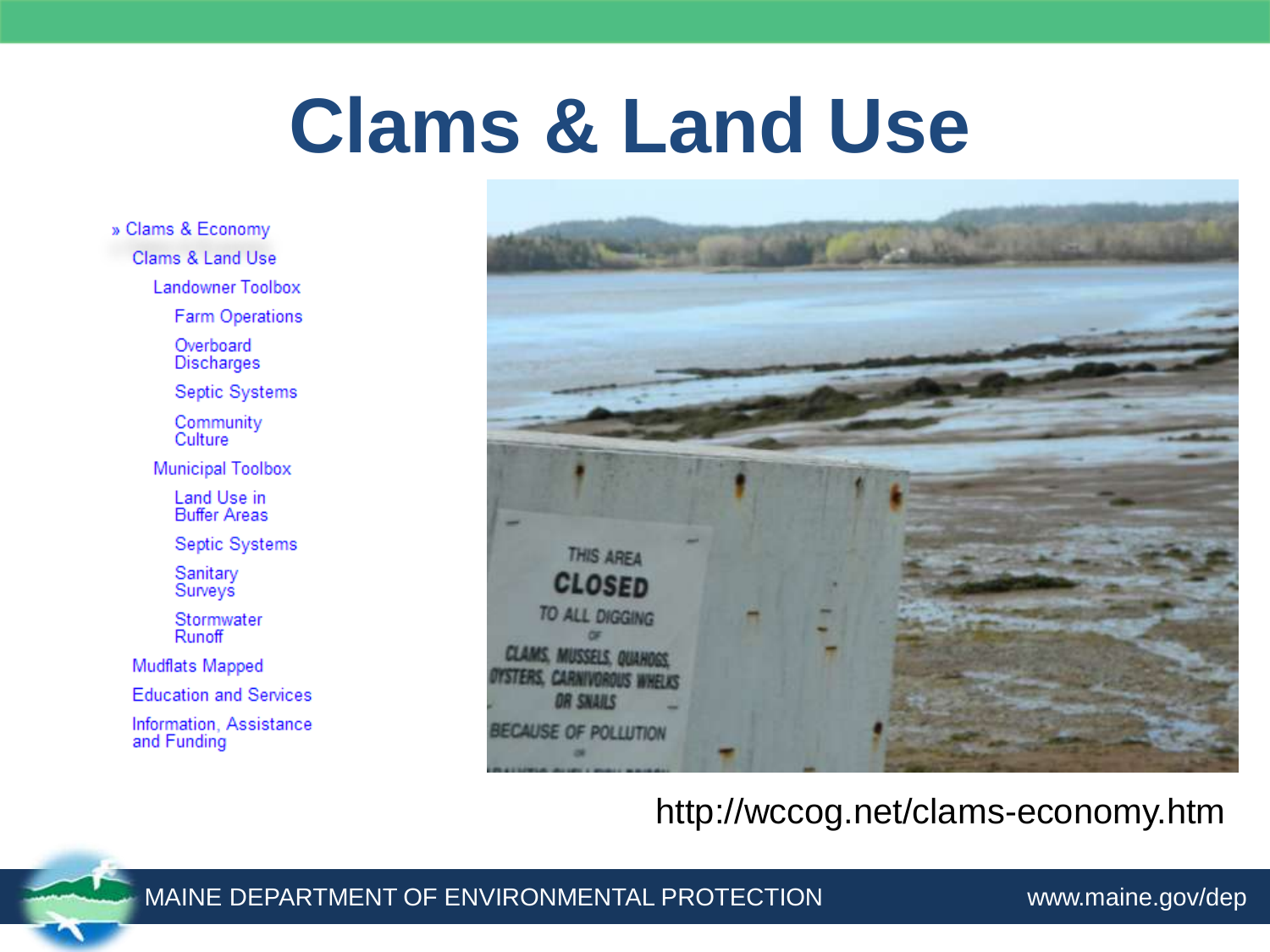# **What can you do?**

Landowners and municipal officials support shellfish by learning where pollution originates, sharing stories and providing education, and then taking action to address water quality concerns.

- The landowner toolbox contains information and actions available to address water quality  $\bullet$
- The municipal toolbox contains resources and approaches available for local officials ٠
- Mudflats Mapped--find your watershed, identify the hot spots ٠
- Raise awareness with services provided by WCCOG ٠
- Find partners and other resources  $\bullet$

### http://wccog.net/land-use.htm

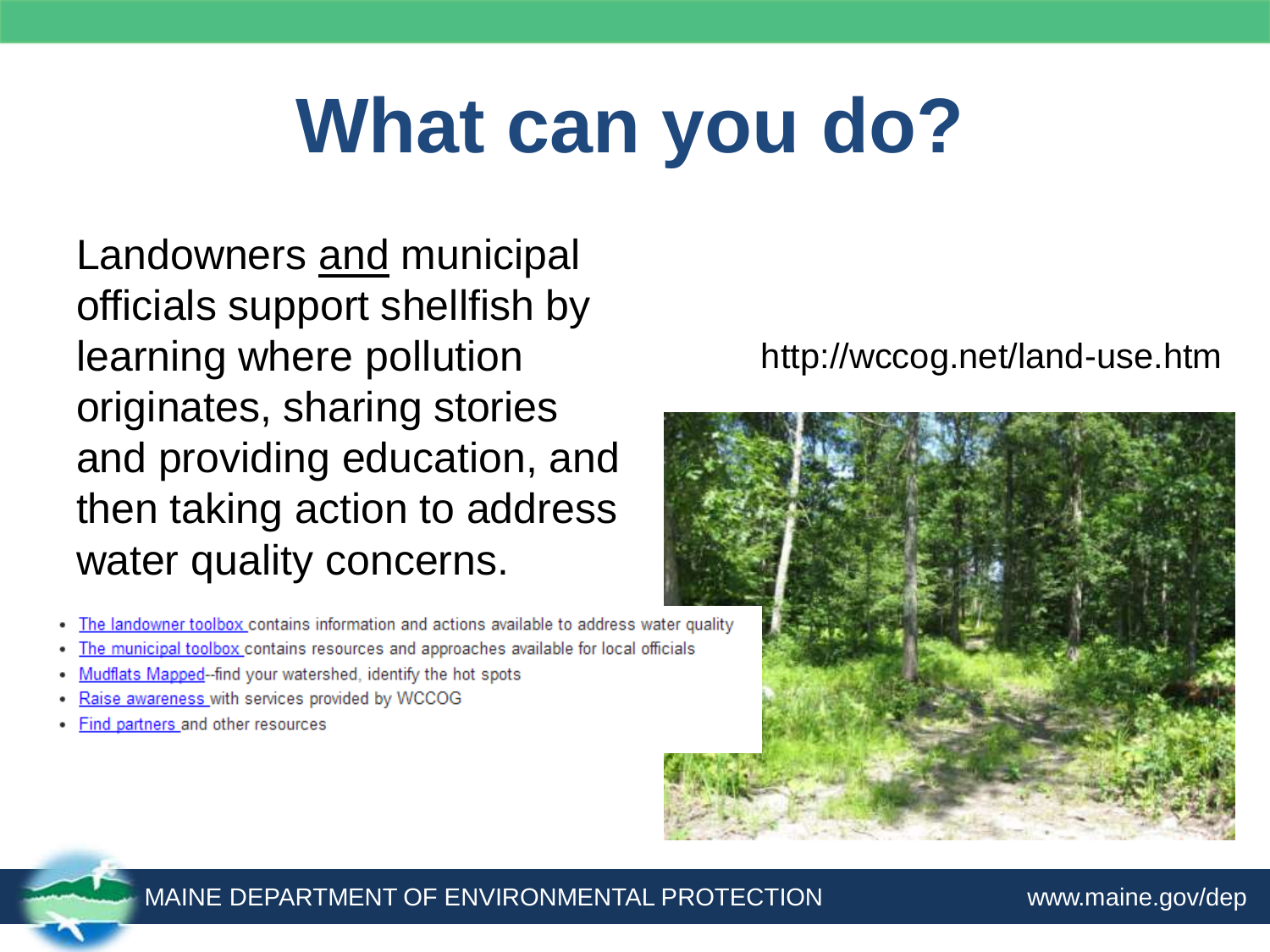## **Planners Maps**

## GIS Maps as tools

- **Depict potential** pollution sources
- Show likely routes of pollution
- Help concentrate municipal resources



http://gro-wa.org/planners-maps.htm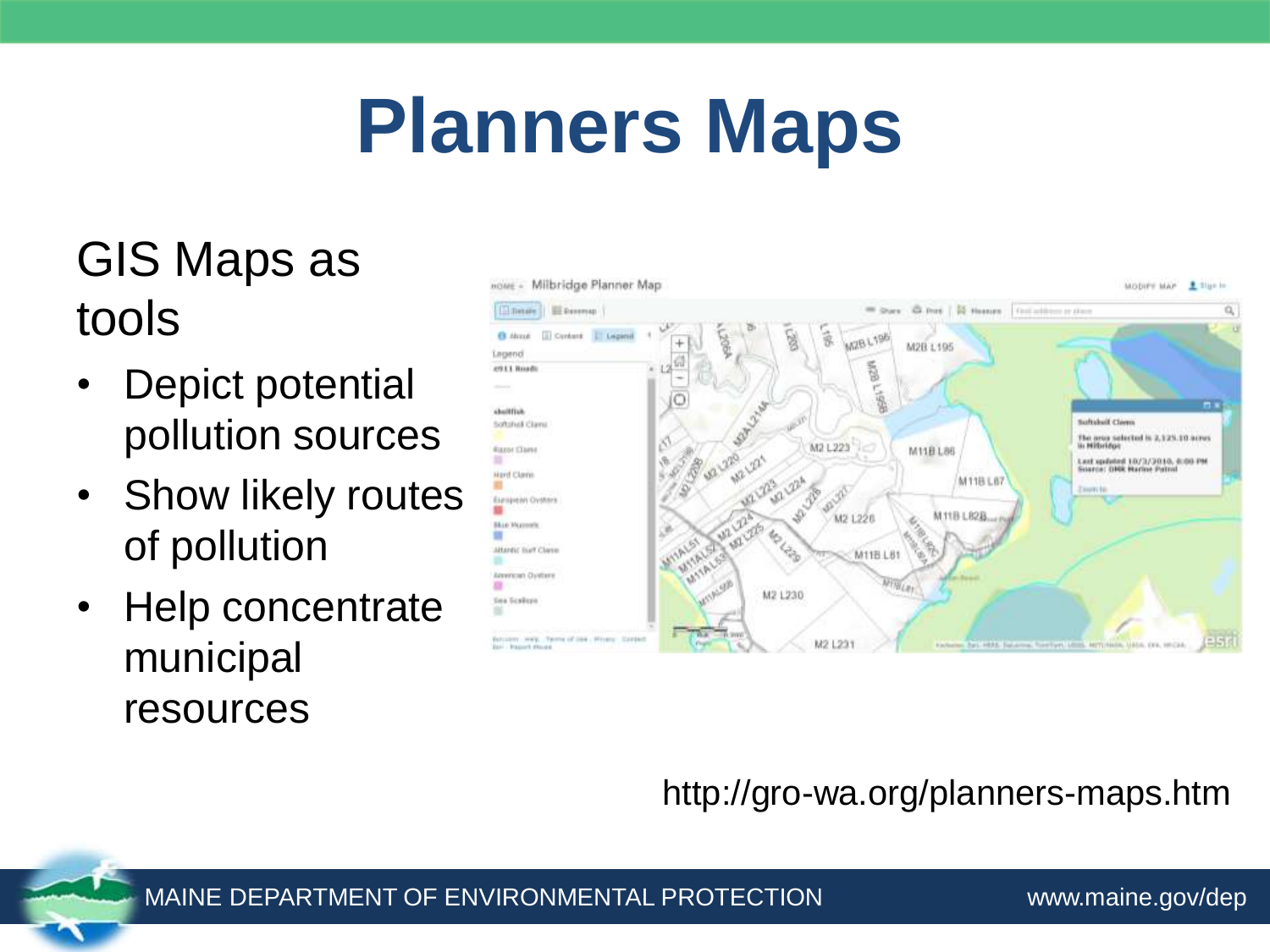# **DMR Maps**

Maps help with

- Identifying hotspots
- Prioritization for sanitary surveys
- Concentrating municipal resources



www.maine.gov/dmr/rm/public\_health/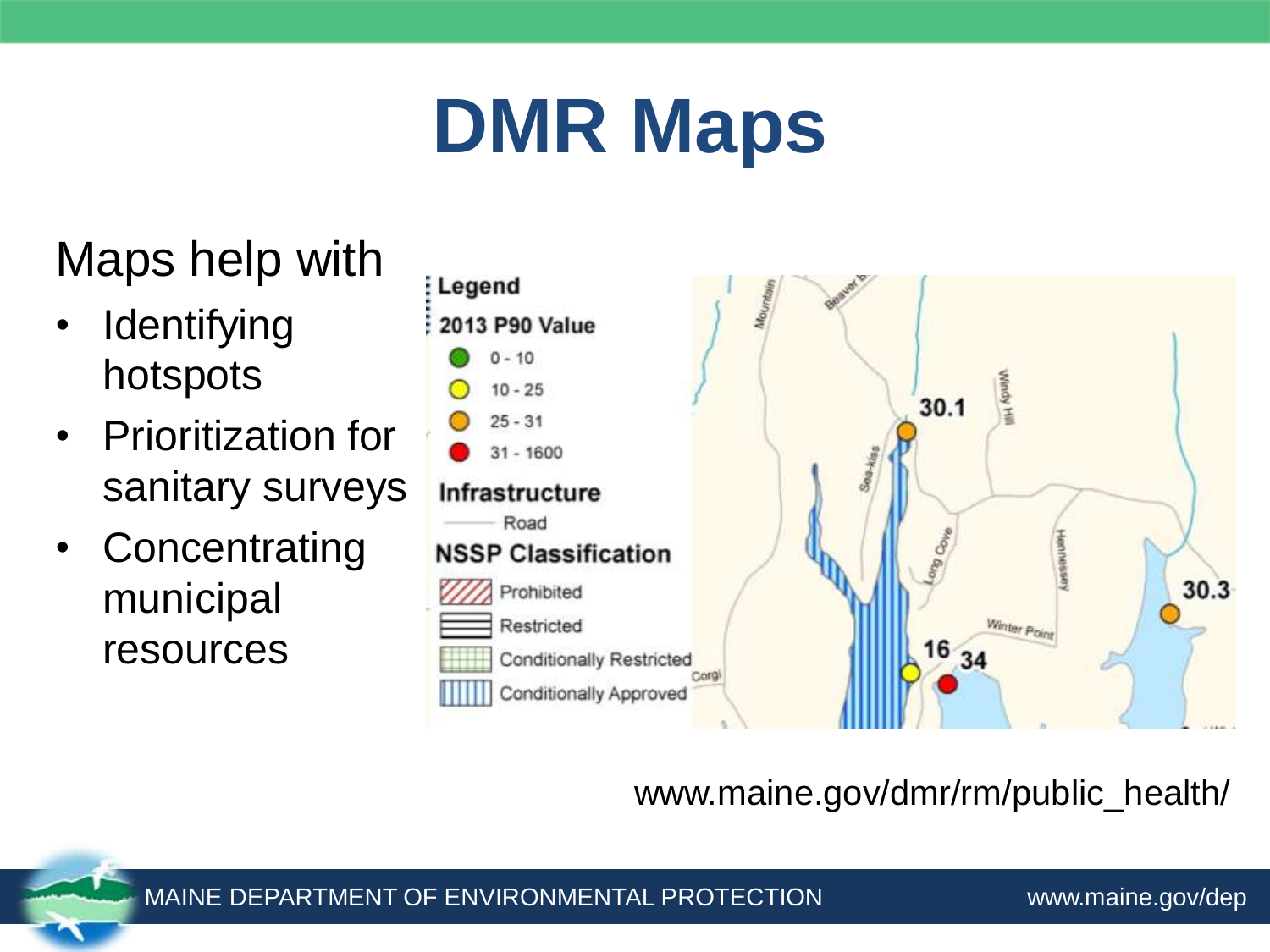# **Vegetated Buffer Areas**

## Municipal Toolbox

- Natural (cheap) filtration
- Shoreland zoning
	- Keep up-to-date
	- Support CEO
	- Guide citizens
- Encourage BMPs on farms and for roads

www.maine.gov/dep/land/slz/

http://wccog.net/buffer.htm

## Landowner Toolbox

- Natural (cheap) erosion controls
- Sense of privacy
- Bird/wildlife entertainment



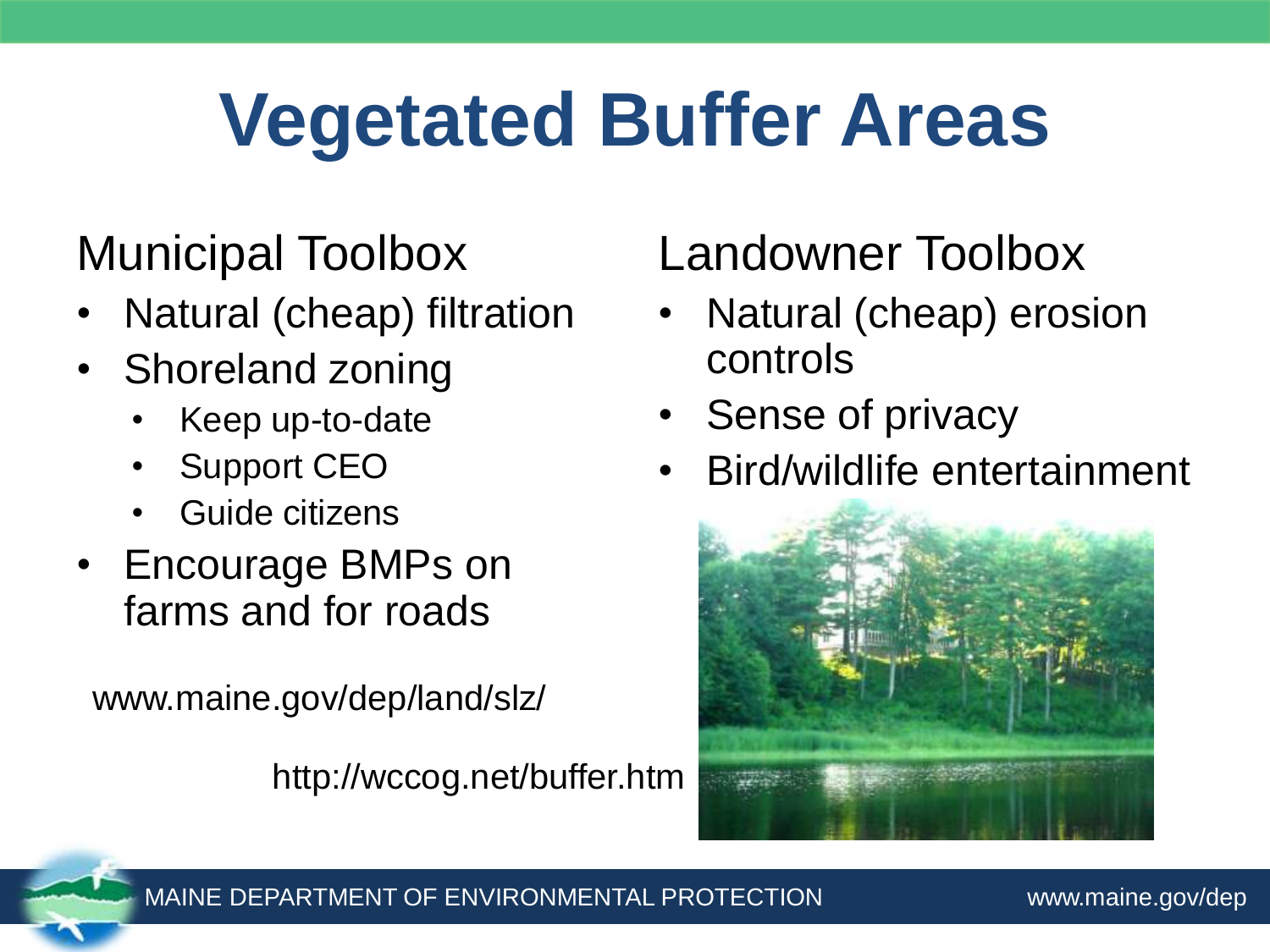# **Farming & Agriculture**

### Landowner Toolbox

- Adjust grazing, maintain cover
- Avoid sensitive areas
- Alternative sources of shade
- Develop & implement conservation practices or nutrient management plans

http://wccog.net/farms.htm



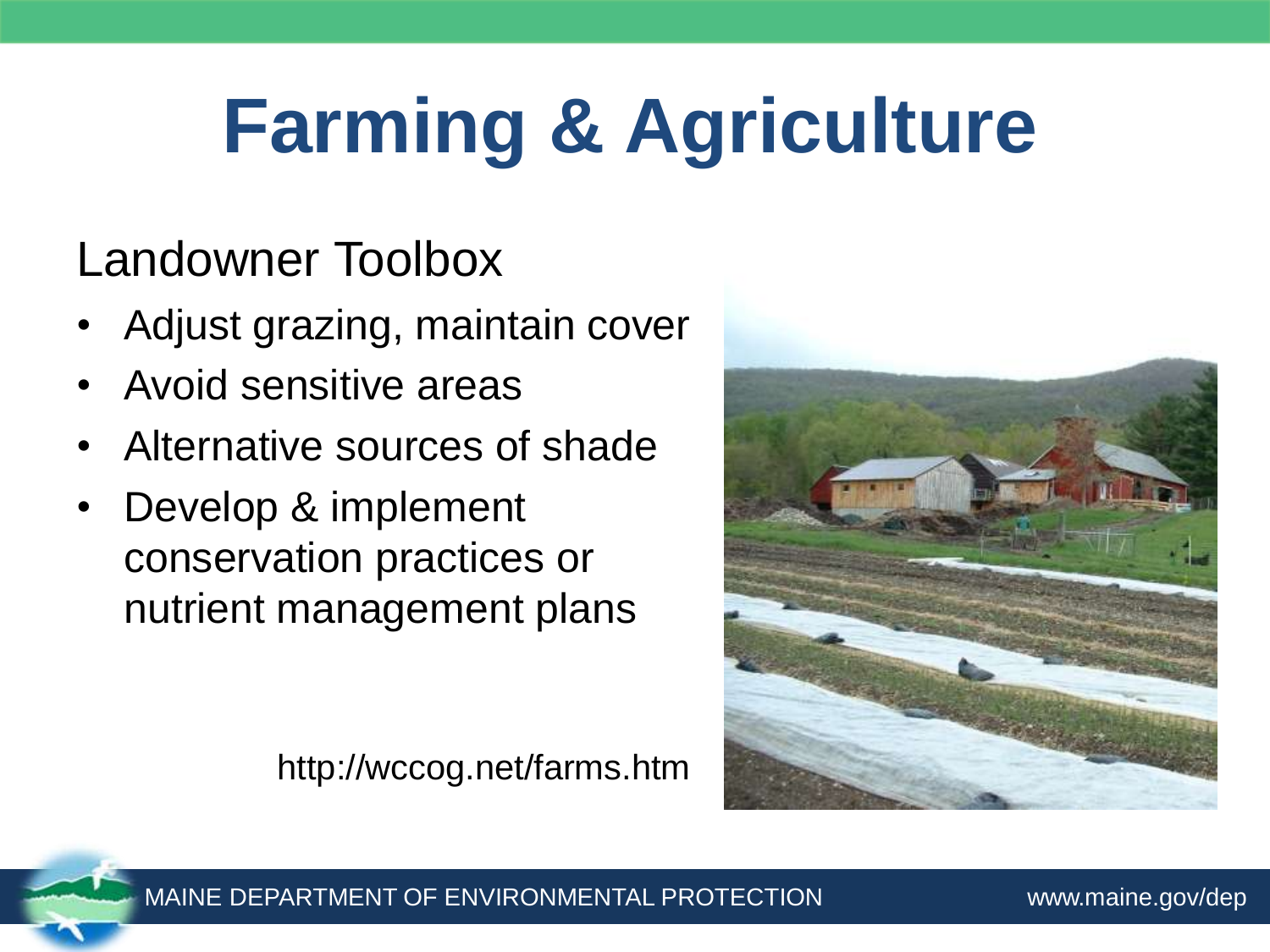## **Stormwater**

## Municipal Toolbox

- Low impact development
	- Minimize impervious areas
	- Preserve natural features
	- Encourage bioretention or
	- Permeable pavements

### Landowner Toolbox

- Install similar features:
	- Create raingardens etc.
	- Create vegetated roofs
	- Use rain barrels

### http://wccog.net/stormwater.htm

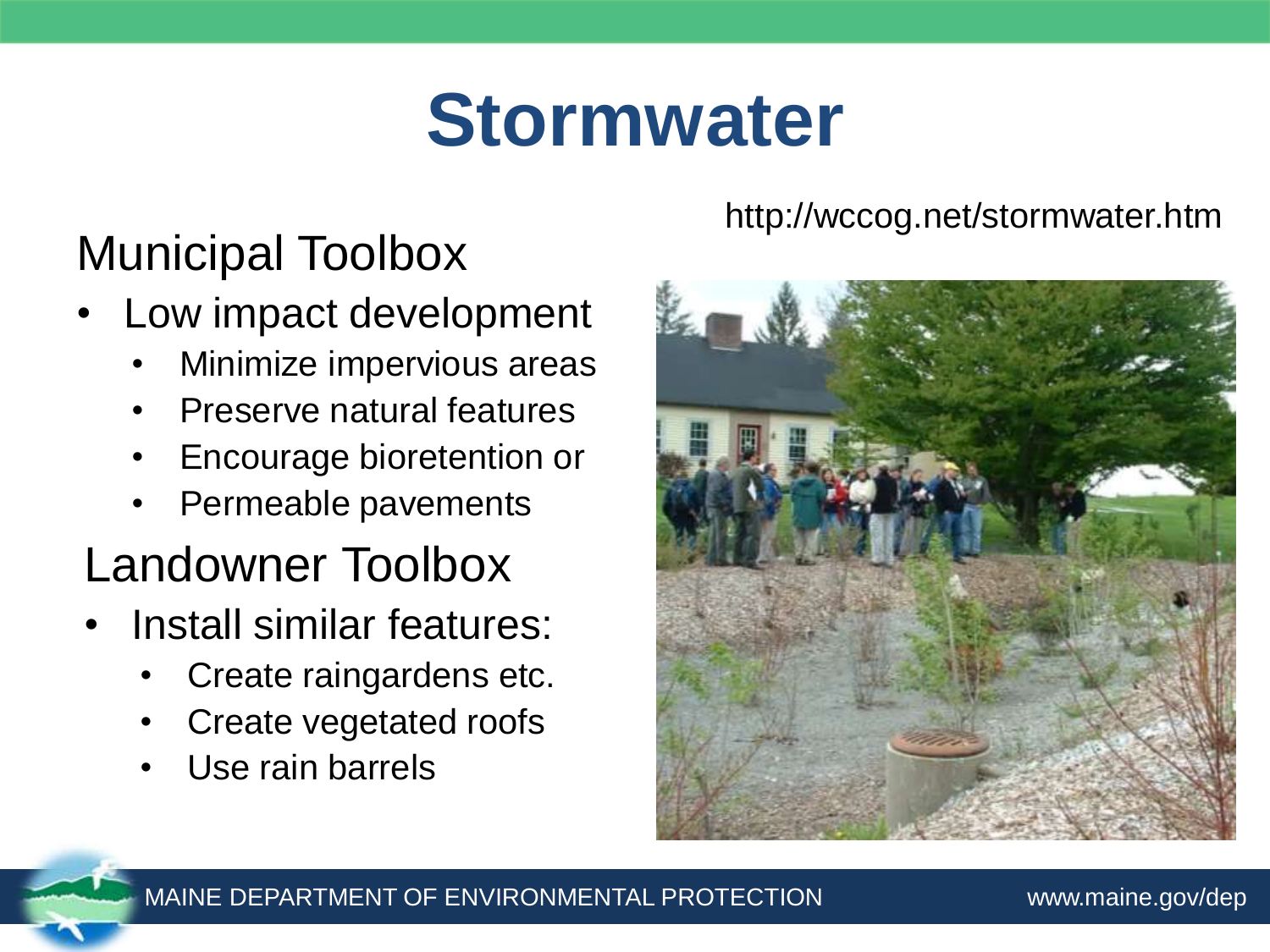## **Support Upgrades**

## Treatment Plant Discharge

- \$3.2 million in harvester income loss over 9 years
- \$5.13 million in total output (direct & indirect economic) losses

www.maine.gov/dep/water/ grants/srfparag.html

http://wccog.net/partners-page.htm

### Courtesy of Kevin Athearn



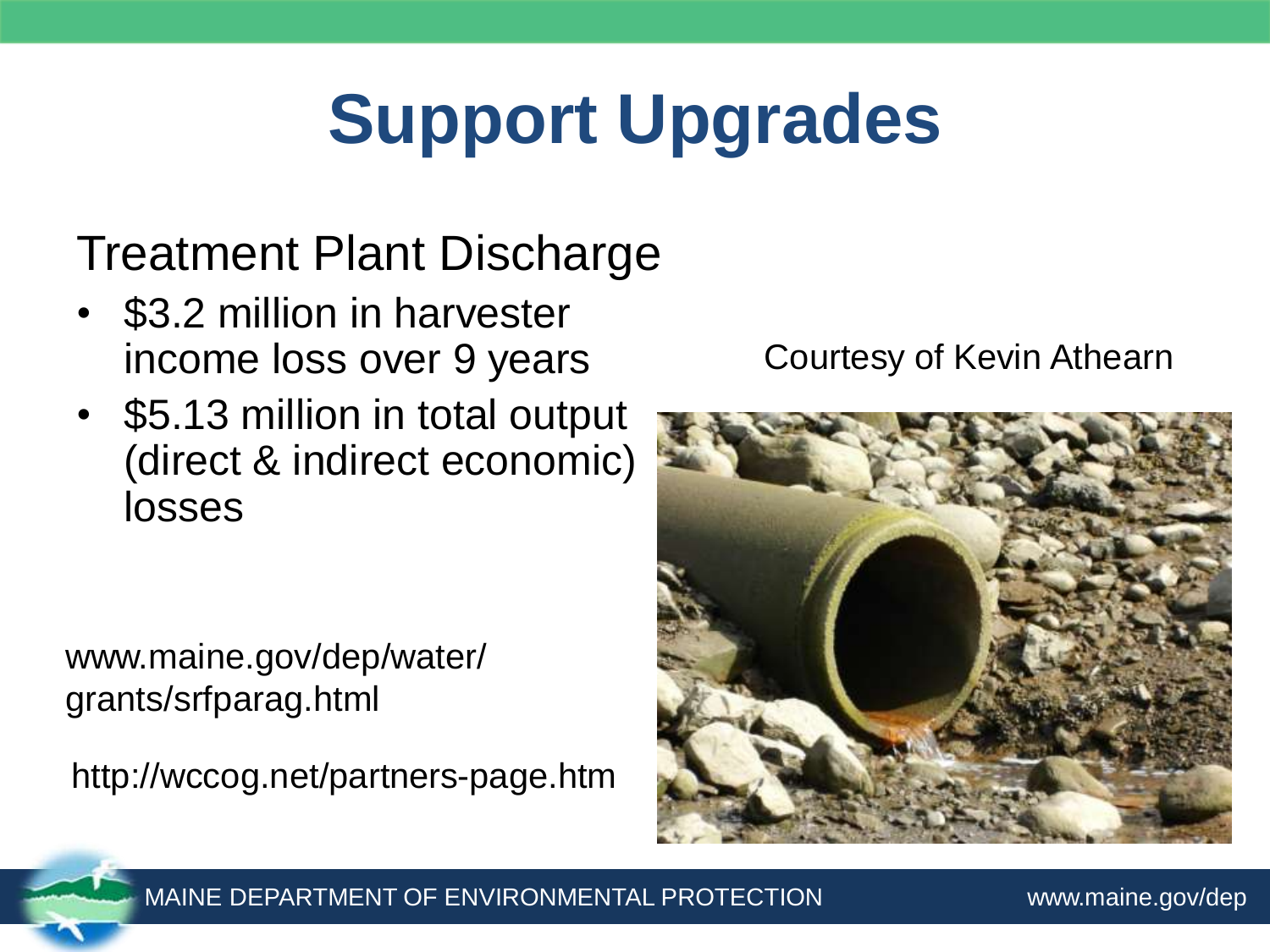## **Wastewater Disposal Systems**

## Municipal Toolbox

- Septic systems
- Decentralized systems



## Landowner Toolbox

- Pump/inspect systems
- Homeowners Guide
- Septic Systems pamphlet
- Apply through municipality for grants

http://gro-wa.org/wastewaterresource-manual

http://wccog.net/septic.htm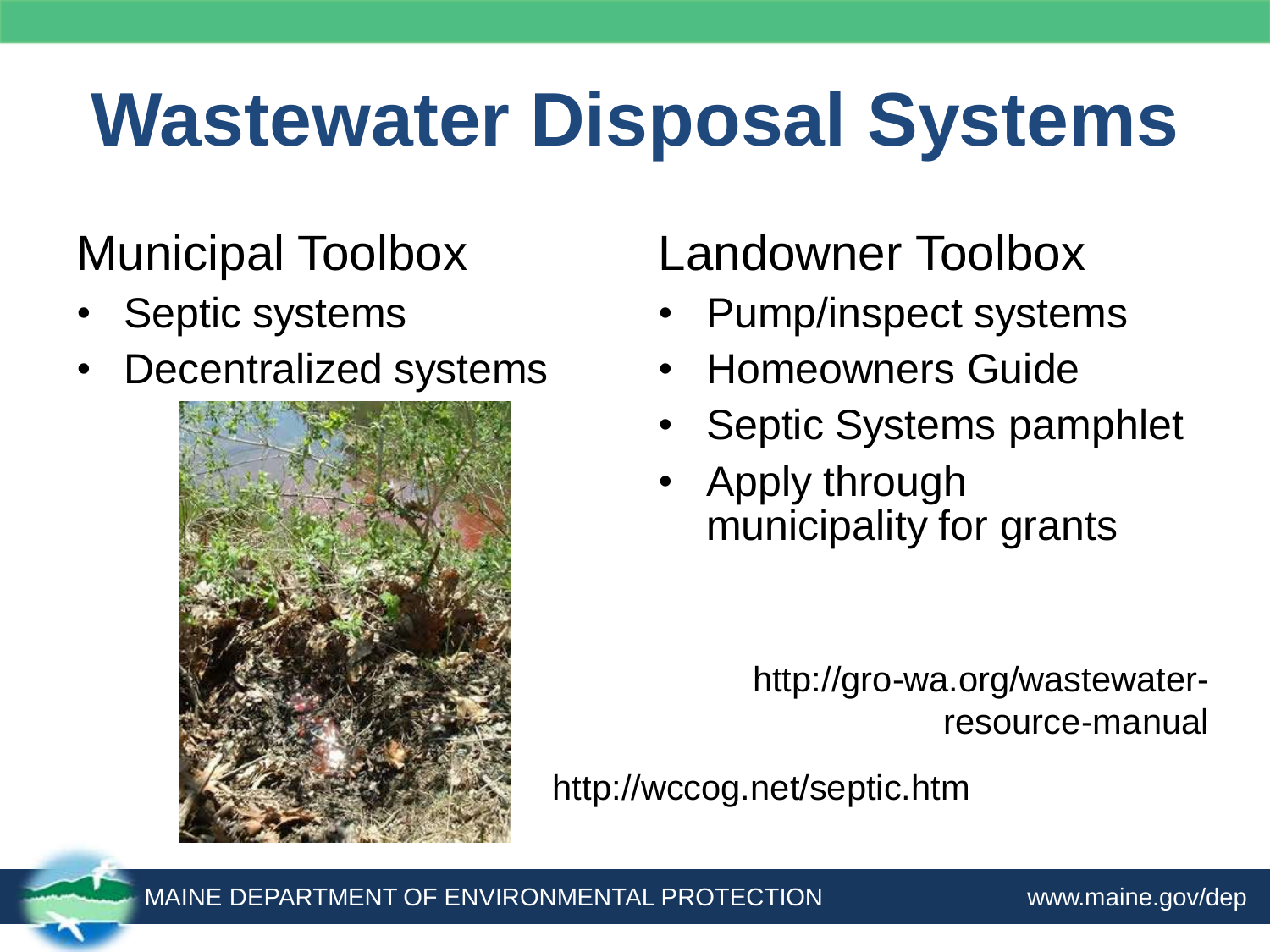## **Overboard Discharges**

### Landowner Toolbox

- Proximity to closed shellfish area
- Ensure functionality
- Apply for grants

www.maine.gov/dep/water/ grants/obdpara.html

http://wccog.net/obd.htm

## Municipal Toolbox

Guide landowners



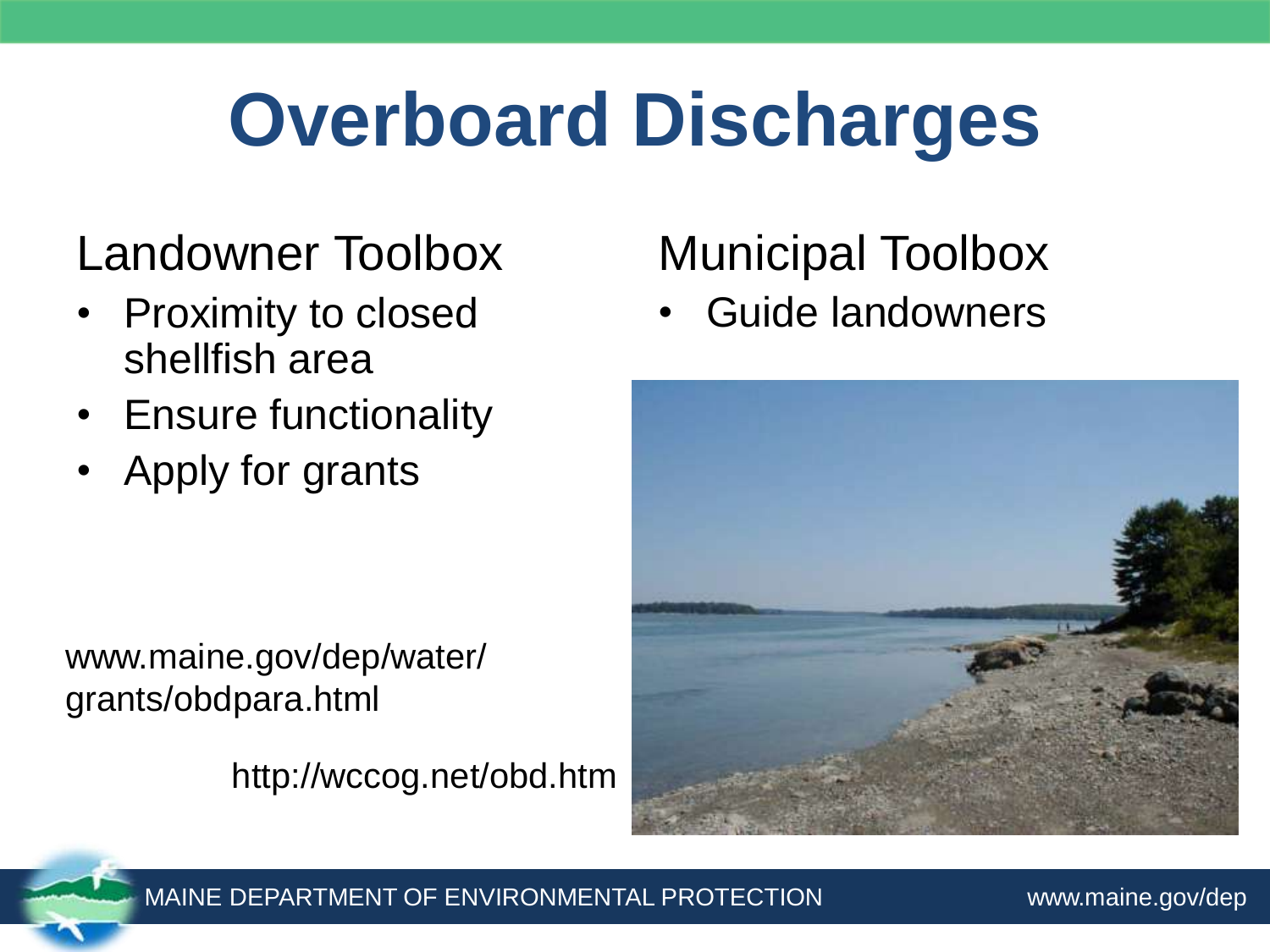## **Resources and Funding**

### Partners and funding sources

#### **Maine Department of Environmental Protection**

This agency aims to abate and prevent water and land pollution. Resources are available for municipal officials, owners of overboard discharges (OBD) and landowners in the watersheds of shellfish flats. These pages include

- · Landowner nonpoint squice pollution and vegetation buffer resources
- . Municipal wastewater discharges, and funding for wastewater facilities and projects
- Newsletters
- · OBD regulations and funding
- . Small Community Grants for malfunctioning septic systems that impact shellfish flats
- . Shoreland Zoning regulations and resources.

#### **Maine Department of Agriculture, Conservation and Forestry**

This agency assists municipal planners, farmers and landowners to ensure water quality is protected. These pages include contact information

- . Agricultural Compliance Program investigates complaints and provides BMP information
- . Maine Coastal Program administers multiple grants and the Working Waterfront Initiative
- . Municipal Planning Assistance Program provides planning expertise
- . Nutrient Management Program assists farmers with plans and compliance
- · Eul list of grants

#### **Natural Resources Conservation Service**

The flational Conservation Practice Standards list information and choices for choosing management strategies best suited for each farm.

- . NRCS provides technical assistance and funding opportunities
- . The local Soil and Water Conservation District helps with developing conservation plans

The District Conservationist for NRCS is also the local SWCD contact for Washington County: contact information

### State agencies

- NRCS & SWCD
- Research institutes
- **Organizations**

http://wccog.net/partners-page.htm

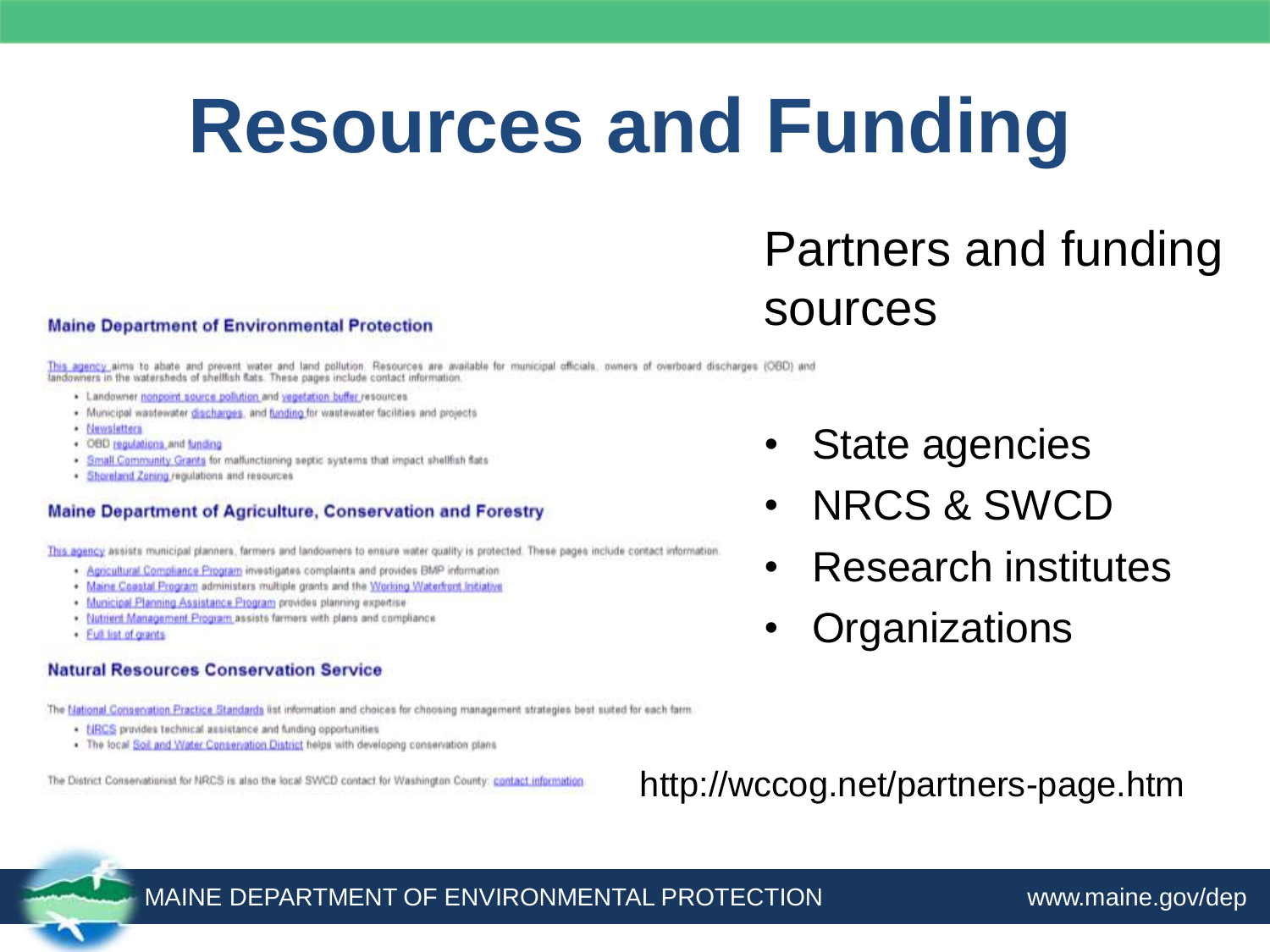## **Shoreland Zoning**

Shoreland Zoning News: [www.maine.gov/dep/newsletters/](http://www.maine.gov/dep/newsletters/)

Eastern Maine Stephenie MacLagan 356-1643

Central Maine Colin Clark 441-7419 Southern Maine Mike Morse 822-6328